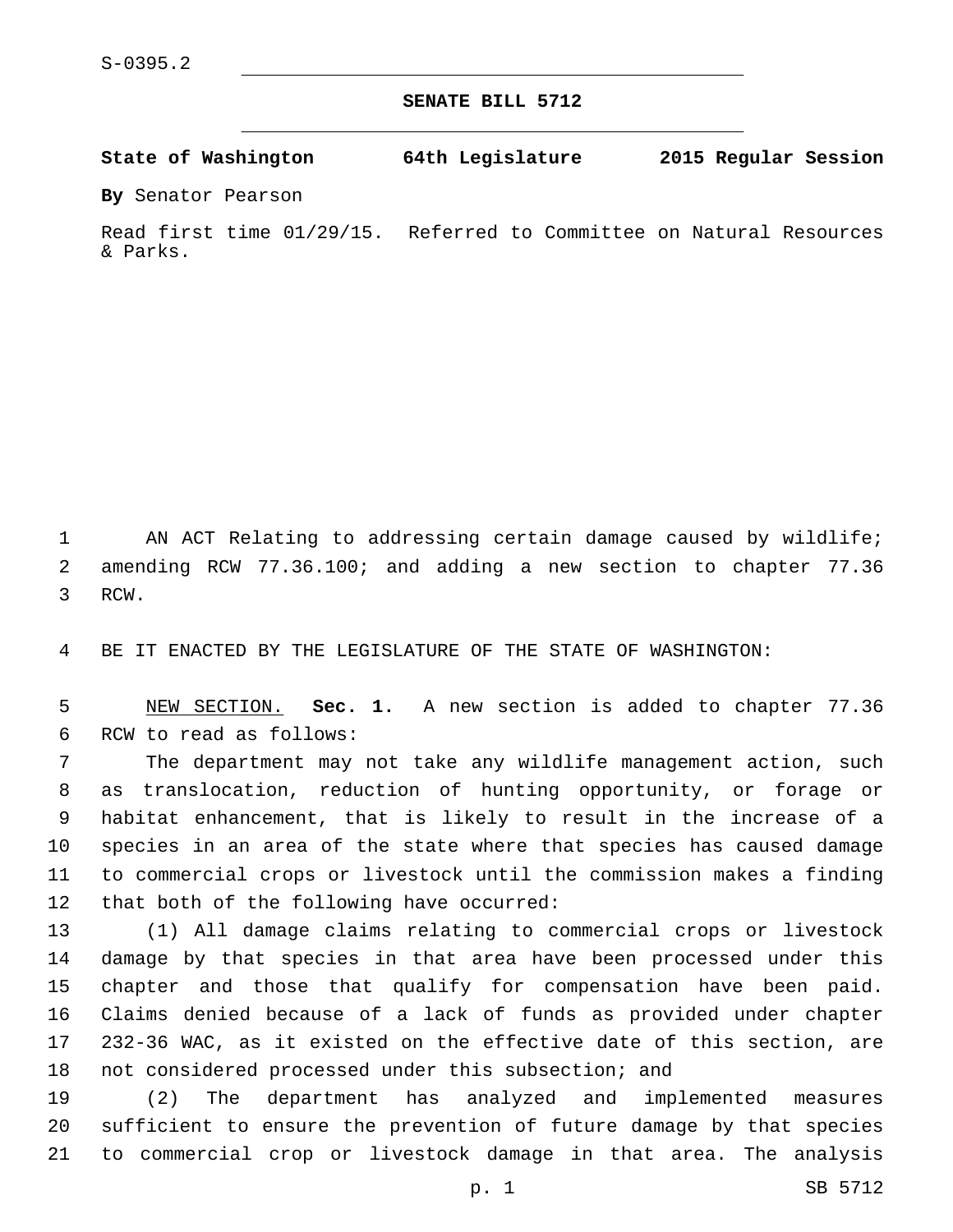must consider the potential increase in that species due to any 2 proposed management actions.

 **Sec. 2.** RCW 77.36.100 and 2013 c 329 s 4 are each amended to 4 read as follows:

 (1)(a) Except as limited by RCW 77.36.070, 77.36.080, 77.36.170, and 77.36.180, the department shall offer to distribute money appropriated to pay claims to the owner of commercial crops for damage caused by wild deer or elk or to the owners of livestock that has been killed by bears, wolves, or cougars, or injured by bears, wolves, or cougars to such a degree that the market value of the livestock has been diminished. Payments for claims for damage to livestock are not subject to the limitations of RCW 77.36.070 and 77.36.080, but may not, except as provided in RCW 77.36.170 and 77.36.180, exceed the total amount specifically appropriated 15 therefor.

 (b) Owners of commercial crops or livestock are only eligible for 17 a claim under this subsection if:

 (i) The commercial crop owner satisfies the definition of 19 "eligible farmer" in RCW 82.08.855;

(ii) The conditions of RCW 77.36.110 have been satisfied; and

 (iii) The damage caused to the commercial crop or livestock satisfies the criteria for damage established by the commission under 23 (c) of this subsection.

 (c) The commission shall adopt and maintain by rule criteria that clarifies the damage to commercial crops and livestock qualifying for compensation under this subsection. An owner of a commercial crop or livestock must satisfy the criteria prior to receiving compensation under this subsection. The criteria for damage adopted under this subsection must include, but not be limited to, a required minimum economic loss to the owner of the commercial crop or livestock, which may not be set at a value of less than five hundred dollars.

 (d)(i) The department must maintain separate lists of claims for compensation for damage to commercial crops and damage to livestock submitted under this section that have been approved for payment but not yet fully paid. The lists must each be organized chronologically based on the date the claim was received. As funding becomes available under this chapter or from any other source, the department must pay claims for which the funds are available in the chronological order they appear on the appropriate list. The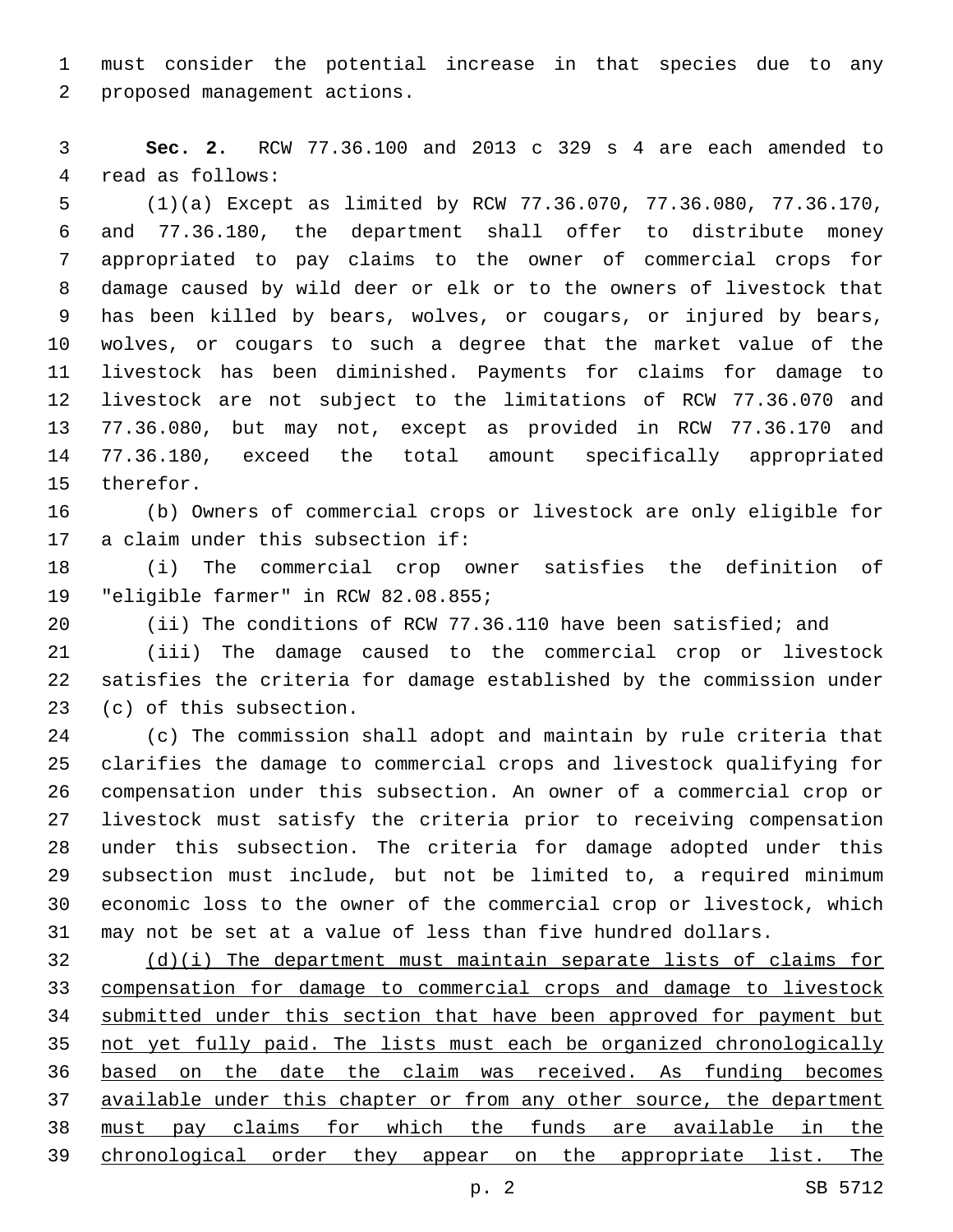department must retain and pay claims on the lists across fiscal 2 years and biennia.

 (ii) The payment of a claim included on the lists maintained by the department under this subsection (1)(d) is conditional on the availability of specific funding for that purpose and is not a guarantee of reimbursement.

 (2)(a) Subject to the availability of nonstate funds, nonstate resources other than cash, or amounts appropriated for this specific purpose, the department may offer to provide compensation to offset wildlife interactions to a person who applies to the department for compensation for damage to property other than commercial crops or livestock that is the result of a mammalian or avian species of wildlife on a case-specific basis if the conditions of RCW 77.36.110 have been satisfied and if the damage satisfies the criteria for damage established by the commission under (b) of this subsection.

 (b) The commission shall adopt and maintain by rule criteria for damage to property other than a commercial crop or livestock that is damaged by wildlife and may be eligible for compensation under this subsection, including criteria for filing a claim for compensation 20 under this subsection.

 (3)(a) To prevent or offset wildlife interactions, the department may offer materials or services to a person who applies to the department for assistance in providing mitigating actions designed to reduce wildlife interactions if the actions are designed to address damage that satisfies the criteria for damage established by the 26 commission under this section.

 (b) The commission shall adopt and maintain by rule criteria for mitigating actions designed to address wildlife interactions that may be eligible for materials and services under this section, including criteria for submitting an application under this section.

 (4) An owner who files a claim under this section may appeal the decision of the department pursuant to rules adopted by the 33 commission if the claim:

34 (a) Is denied; or

 (b) Is disputed by the owner and the owner disagrees with the amount of compensation determined by the department.

 (5) The commission shall adopt rules setting limits and conditions for the department's expenditures on claims and